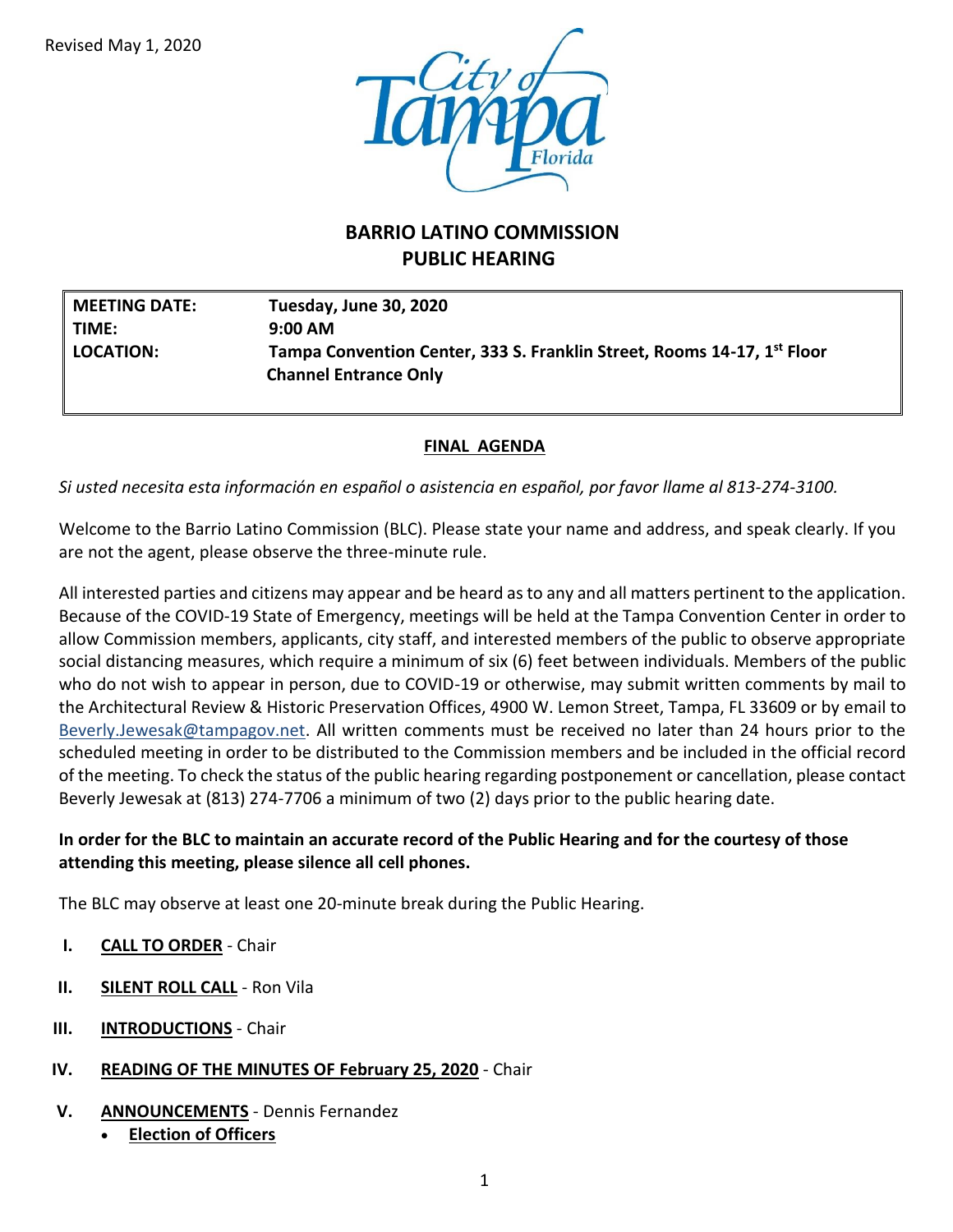#### **VI. CONFLICT OF INTEREST/EX PARTE COMMUNICATION** – Camaria Pettis-Mackle

#### **VII. CONTINUATIONS** - Ron Vila

- BLC 20-91 2608 N. 18 Street Continue to a Future Public Hearing.
- BLC 20-92 2610 N. 18 Street Continue to a Future Public Hearing.
- **BLC-20-122** 1499 E.  $7<sup>th</sup>$  Requested by Agent to Continue to the August 25, 2020 Public Hearing

#### **VIII. SWEAR-IN**

.

#### **IX. ITEMS TO BE REVIEWED:**

|  | <b>BLC T20-02</b> OWNER: Seneca Ventures LLC                        |
|--|---------------------------------------------------------------------|
|  | AGENT: Stephanie Ferrell                                            |
|  | LOCATION: 1619 E. 8th Avenue                                        |
|  | REQUEST: AD Valorem Historic Tax Exemption: Part I/Pre-Construction |
|  | PURPOSE: Commercial                                                 |

**BLC 20-64** OWNER: 2W Properties AGENT: Joe Gibbons DISTRICT: Ybor City LOCATION: 2801 N. 10th Street REQUEST: **Certificate of Appropriateness** -New Construction: Single Family Residence Accessory Structure Site Improvements

PURPOSE: Residential

**BLC 20-67** OWNER: Ybor Barn Qozf LLC AGENT: David Bailey DISTRICT: Ybor City LOCATION: 1302 N. 17th Street REQUEST: **Variance** - Chapter 27-178 (8-3) - To reduce the required parking spaces under YC-6 for 'Office, Business and Professional' use from 1 to 0.  **Certificate of Appropriateness** - New Construction: Commercial Structure Site Improvements

PURPOSE: Commercial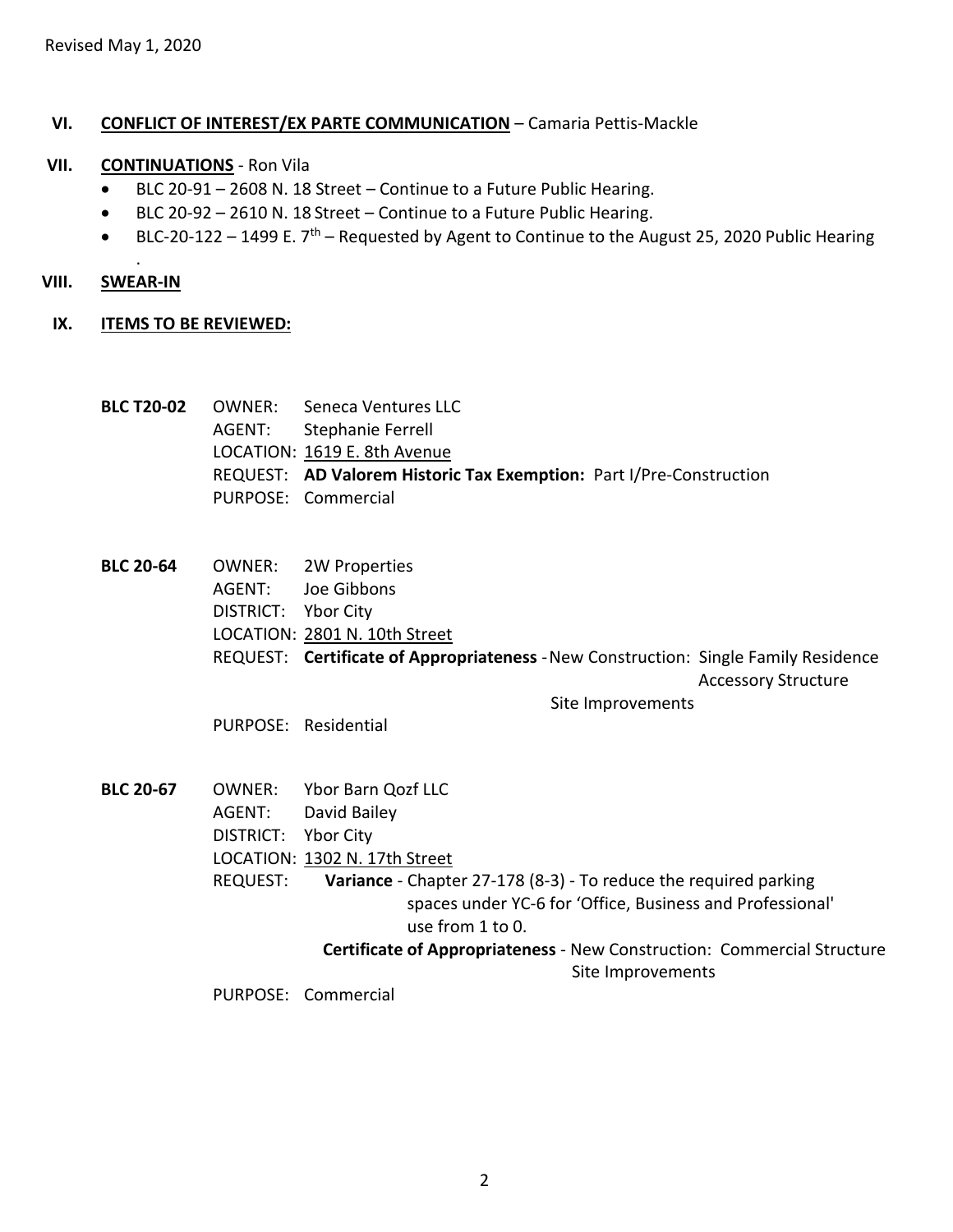**BLC-20-90** OWNER: B2 Property Associates, LLC AGENT: Jay Harris DISTRICT: Ybor City LOCATION: 2203 N. 12th Street REQUEST: **Variance** – Chapter 27-178 (8-3) – To reduce the required parking spaces under YC-2 for a dwelling, single family use from 1 to 0. **Certificate of Appropriateness** -New Construction: Single Family Residence Site Improvements

PURPOSE: Residential

**BLC 20-91** OWNER: 2W Property LLC AGENT: Joe Gibbons 813-494-6101 DISTRICT: Ybor City LOCATION: 2608 N. 18th Street REQUEST: **Certificate of Appropriateness** -New Construction: Duplex Site Improvements PURPOSE: Residential **Continue to a Future Public Hearing**

- **BLC 20-92** OWNER: 2W Property LLC AGENT: Joe Gibbons DISTRICT: Ybor City LOCATION: 2610 N. 18th Street REQUEST: **Certificate of Appropriateness** -New Construction: Duplex Site Improvements PURPOSE: Residential **Continue to a Future Public Hearing**
- **BLC 20-122** OWNER: City of Tampa AGENT: Vik Bhide DISTRICT: Ybor City LOCATION: 1499 E. 7th Avenue REQUEST: **Certificate of Appropriateness** -Painted Graphic-Intersection of 7th Avenue and 15th Street **Request by Agent to Continue to the August 25, 2020, Public Hearing**